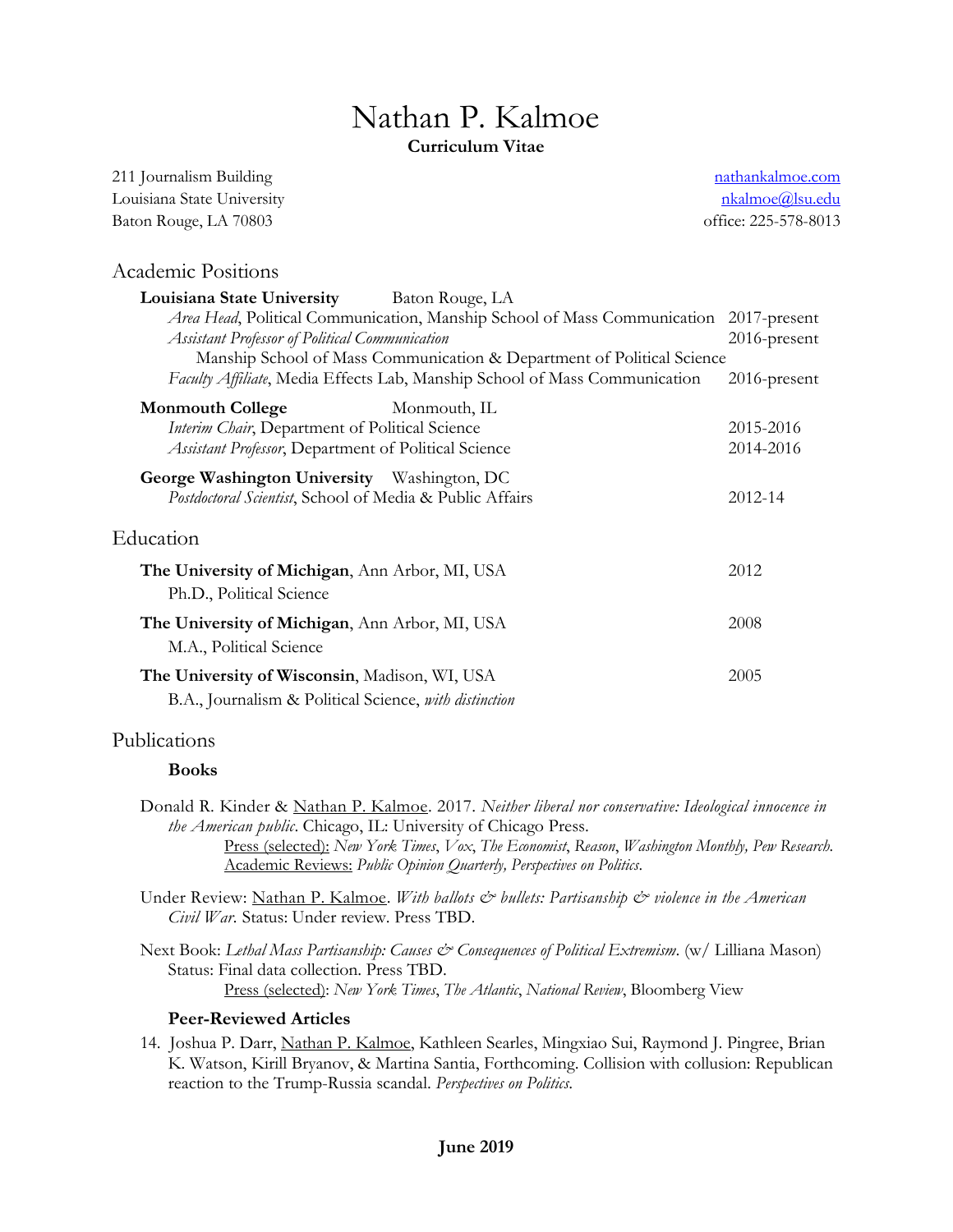- 13. Nathan P. Kalmoe. Forthcoming. Mobilizing voters with violent metaphors. *Political Science Research & Methods.* First View.
- 12. Nathan P. Kalmoe. 2019. Speaking of parties: Dueling views in a canonical measure of sophistication. *Public Opinion Quarterly, 83*(1): 68-90.
- 11. Nathan P. Kalmoe, Raymond J. Pingree, Brian Watson, Mingxiao Sui, Joshua Darr, & Kathleen Searles. 2018. Crime news effects & democratic accountability: Experimental evidence from repeated exposure in a multi-week online panel. *International Journal of Public Opinion Research*, edy023. Press (selected): *The Atlantic*.
- 10. Raymond J. Pingree, Brian Watson, Mingxiao Sui, Kathleen Searles, Nathan P. Kalmoe, Joshua P. Darr, et al. 2018. Checking facts and fighting back: Why journalists should defend their profession. *PLoS ONE* 13(12): e0208600.
- 9. Nathan P. Kalmoe, Joshua R. Gubler, & David A. Wood. 2018. Toward conflict or compromise? How violent metaphors polarize partisan issue attitudes. *Political Communication,* 35(3): 333-352.
- 8. Nathan P. Kalmoe. 2017. Digital news-seeking during wartime: Unobtrusive measures of Pakistani & American attention to drone strikes. *Journal of Information, Technology, & Politics,* 14(1): 16-33.
- 7. Nathan P. Kalmoe & Kimberly Gross. 2016. Cueing patriotism, prejudice, & partisanship in the age of Obama: Experimental tests of U.S. flag imagery effects in presidential elections. *Political*  Psychology, 37(6): 883-899. Press (selected): *Pacific-Standard, The Week*.
- 6. Joshua R. Gubler & Nathan P. Kalmoe. 2015. Violent rhetoric in protracted group conflicts: Experimental evidence from India and Israel. *Political Research Quarterly,* 68(4): 651-664.
- 5. Joshua R. Gubler, Nathan P. Kalmoe, & David A. Wood. 2015. Them's fightin' words: The effects of violent rhetoric on ethical decision making in business. *Journal of Business Ethics*, 130(3): 705-716. Press (selected): *Washington Post, Pacific-Standard, Business Standard, Psych Central*.
- 4. Nathan P. Kalmoe. 2015. Trait aggression in two representative U.S. surveys: Testing the generalizability of college samples. *Aggressive Behavior*, 41(2): 171-188.
- 3. Nathan P. Kalmoe. 2014. Fueling the fire: Violent metaphors, trait aggression, and support for political violence. *Political Communication*, 31(4): 545-563. Press (selected): *New York Times, Washington Post, U.S. News & World Report, The Guardian, USA Today, The Atlantic, The Nation, Pacific-Standard, Christian Science Monitor, Miller-McCune*.
- 2. Nathan P. Kalmoe. 2013. From fistfights to firefights: Trait aggression and support for state violence. *Political Behavior*, 35(2): 311-330.
- 1. Nathan P. Kalmoe & Spencer Piston. 2013. Is implicit prejudice against blacks politically consequential? Evidence from the AMP. *Public Opinion Quarterly*, 77(1): 305-322. Reprinted in *Public Opinion Quarterly*, Virtual Issue: Coloring Public Opinion, 2016-17.

#### **Chapters in Edited Volumes**

1. Kathryn K. Will & Nathan P. Kalmoe. 2019. Mourning tiger mascots in Baton Rouge. In *Feeling animal death: Being hosts to ghosts*, eds. Brianne Donaldson & Ashley King. Rowman & Littlefield.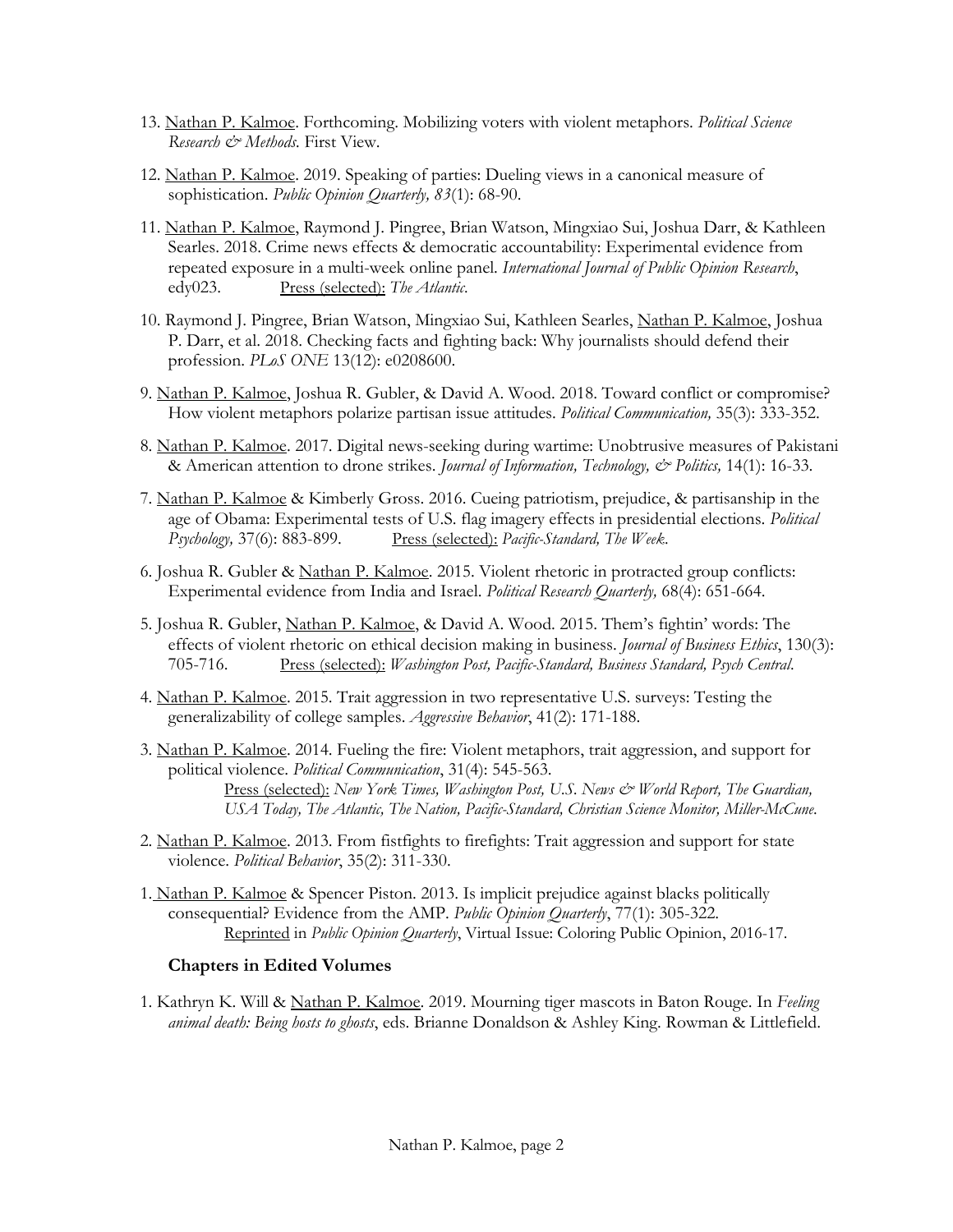### **Technical Reports**

1. Nathan P. Kalmoe. 2016. Trait aggression in the ANES 2013 Internet Recontact Study: Attributes of new items & recommendations for use. American National Election Study.

#### **Under Review**

Nathan P. Kalmoe. *With ballots & bullets: Partisanship & violence in the American Civil War*.

Nathan P. Kalmoe. Uses & abuses of ideology in political psychology. *Revise & Resubmit* at *Political Psychology*.

Nathan P. Kalmoe & Lilliana Mason. Stealth fighters: Extreme partisanship in Independent leaners.

Kathleen Searles, Mingxiao Sui, Joshua Darr, Nathan P. Kalmoe, Raymond J. Pingree, & Brian Watson. Hostile media effect & repeated exposure to partisan media. *Revise & Resubmit* at *Communication Research*.

### **Projects in Progress**

Disarming white identity: Electoral effects of group threat. (w/ Ashley Jardina & Kimberly Gross)

The weakness of issues: How issue voting experiments & survey indices mislead on public opinion.

Genes, ideology, and sophistication. (w/ Martin Johnson)

Framing effects from racialized partisanship in election news. (w/ Kimberly Gross)

Representation in contentious digital publics: Analyzing public comments during live-streamed news of racial justice protests. (w/ Brooks Fuller, Martina Santia, & Paromita Saha)

Smashing the glass ceiling? Gender biases in uncivil politics. (w/ Nichole Bauer & Erica Russell)

Partisanship in the #MeToo Era. (w/ Mirya Holman)

Legitimizing partisan violence: Political bias in state violence views from four experiments.

Domestic violence, sexism, & violent political attitudes. (w/ Mirya Holman & Lilliana Mason)

Hostile campaign rhetoric, violence, & hate. (w/ Michael Weaver & Levi Boxell)

Feminizing partisanship: Framing perceptions of electoral coalitions. (w/ Kimberly Gross)

Partisan dehumanization & its political consequences. (w/ Joshua Gubler)

### **Public Writings, Book Reviews, & Notable Works**

Nathan P. Kalmoe. Oct. 30, 2018. Yes, political rhetoric can incite violence. *Politico Magazine*.

- Lilliana Mason & Nathan P. Kalmoe. May 16, 2018. Surprised by the anger toward McCain? Party loyalists can hate apostates as much as opponents. The Washington Post, Monkey Cage blog.
- Michael Henderson, Martin Johnson, & Nathan P. Kalmoe. Nearly one in five Louisiana residents report that their home flooded from the 2016 storms. LSU PPRL Report.

Michael Henderson, Martin Johnson, & Nathan P. Kalmoe. Large gaps between Whites and Blacks on views of race, law enforcement and recent protests. LSU PPRL Report.

Nathan P. Kalmoe. Aug. 4, 2016. Democrats played up the flag at their convention. Was that risky? *The Washington Post,* Monkey Cage blog.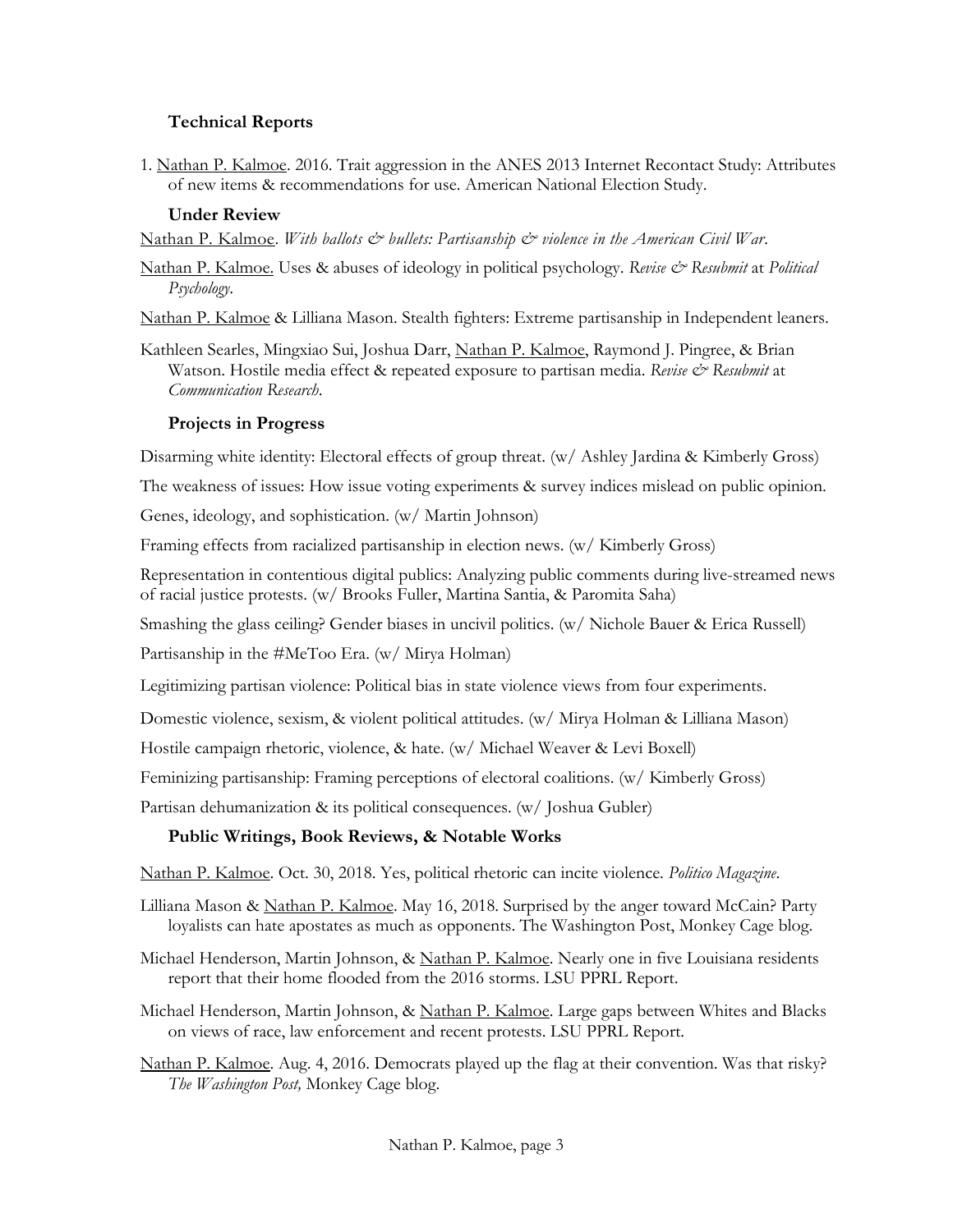- Nathan P. Kalmoe. Dec. 11, 2015. A surprising number of Americans endorse violence against government. Here's why. *The Washington Post,* Monkey Cage blog.
- Nathan P. Kalmoe. 2015. Review of *Mixed emotions: Beyond fear & hatred in international conflict*, by Andrew A.G. Ross. *Political Communication*, 32(1): 179-182.
- Nathan P. Kalmoe. Sept. 2, 2014. The Atlanta victory & Lincoln's 1864 reelection: 'Game-changer' or campaign myth? *The Washington Post*, Monkey Cage Blog.
- Nathan P. Kalmoe. 2012. *Mobilizing aggression in mass politics*. Doctoral dissertation. University of Michigan. Committee: Donald Kinder (chair), Nancy Burns, Nicholas Valentino, Ted Brader *Award*: Best Dissertation Honorable Mention, APSA Political Psychology Section
- Elizabeth Suhay, Nathan P. Kalmoe, & Christa McDermott. The equal environments assumption in twin studies of political traits: Social confounds & suggested remedies. 2007 ISPP paper. *Award:* Roberta Sigel Award, best paper by junior scholars at 2007 ISPP *Press*: Pacific-Standard, Monkey Cage Response to our paper: Smith et al. 2012. *American Journal of Political Science*. 56(1): 17-33.

#### Research Grants & Fellowships

Facebook Integrity Foundational Research Award, "Political Violence in the United States and Beyond" (\$100,000), Spring 2019 (w/ Lilliana Mason)

- Awards to Louisiana Artists and Scholars (ATLAS) Research Grant (\$50,000), for *With Ballots & Ballots*, Louisiana Board of Regents, 2018-19. Ranked first among sixty-five applications.
- Howard & Nantelle Mitchiner Gittinger Professorship, "Contentious partisan communication & its pernicious effects" (\$38,250), 2018-2021.
- Faculty & Junior Faculty Travel Grant Program, Louisiana State University (\$750), Spring 2019.

William K. "Bill" Carville Professorship in Communication & Political Empowerment, "Contentious Racial Discourse in a Local Digital Commons," (\$2,825), Louisiana State University, 2017-18.

Tom Jarreau Hardin Professorship, "New Measures of Partisan Hostility" (\$6,900), Louisiana State University, 2016-17.

Faculty Research Startup Funds, Louisiana State University, 2016-17.

Faculty Research & Development Grant, "The Civil War Today" (\$990), Monmouth College, 2015.

Faculty Research & Development Grant, "Partisan Polarization" (\$990), Monmouth College, 2014. American National Election Studies, 2013 Re-contact Survey Module (Trait Aggression), 2013.

Rackham Dissertation Completion Fellowship, University of Michigan, 2012.

National Science Foundation, Time-Sharing Experiments for the Social Sciences (TESS), Data Collection Grant, 2010.

Gerald R. Ford Fellowship & Research Grant (\$1,500), University of Michigan, 2010-11.

Marsh Center for Journalistic Performance Research Grant (\$2,939), University of Michigan, 2009.

Gerald R. Ford Fellowship & Research Grant (\$5,000), University of Michigan, 2009-10.

Gerald R. Ford Research Grant (\$5,000), University of Michigan, 2008.

Rackham Research Grant (\$4,000), University of Michigan, (with Donald Kinder), 2008.

Departmental Fellowship, Dept. of Political Science, University of Michigan, 2005-06.

#### Research & Teaching Interests

Media & Politics/Political Communication Public Opinion and Political Behavior Political Psychology Partisan & Racial Conflict Research Design & Methods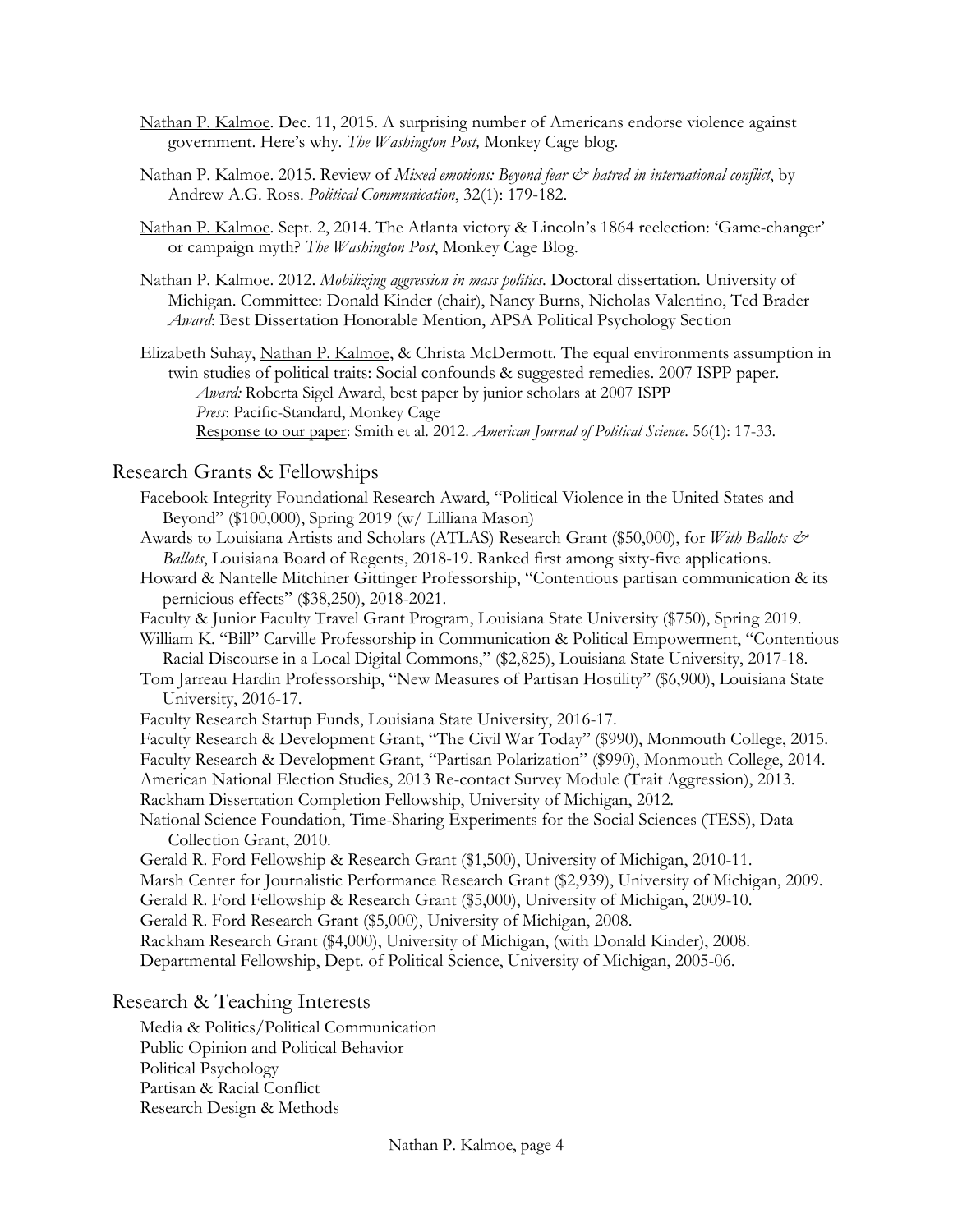U.S. Political History Aggression & Violence

### Teaching Experience

#### **Graduate**

| Public Opinion | Louisiana State University, MC 7005, Spring 2018                         |
|----------------|--------------------------------------------------------------------------|
|                | American Politics Seminar Louisiana State University, MC 7900, Fall 2017 |

Dissertation Committees: Patricia Smith (MC, 2017-present), Brian Watson (2019) Graduate Committees: Timothy Klein (MC, 2018-present); Eugene Johnson (PS, 2016-present) Masters Committees: Joby Richard (2018)

#### **Undergraduate**

| American Politics (honors) Louisiana State University, POLI 2052, Fall 2019 |  |  |  |
|-----------------------------------------------------------------------------|--|--|--|
| Louisiana State University, MC 3504, Fall 2016-17, 2019; Spring 2017-18     |  |  |  |
| Louisiana State University, MC 3998, Fall 2017-present                      |  |  |  |
| Campaign News (Ind. Study) Louisiana State University, MC 4999, Summer 2017 |  |  |  |
| Louisiana State University, POLI 4030, Spring 2017                          |  |  |  |
| Louisiana State University, MC 3510, Fall 2016                              |  |  |  |
| Monmouth College, Spring 2016                                               |  |  |  |
| Monmouth College, Fall 2015-Spring 2016                                     |  |  |  |
| Monmouth College, Spring 2015                                               |  |  |  |
| Monmouth College, Fall 2014-Spring 2016                                     |  |  |  |
| Monmouth College, Fall 2014                                                 |  |  |  |
| George Washington University, Spring 2013, Spring 2014                      |  |  |  |
| University of Michigan, Fall 2011 (Graduate Student Instructor)             |  |  |  |
| University of Michigan, Spring 2009 (Upper-level Writing Instructor)        |  |  |  |
| University of Michigan, Fall 2008 (GSI)                                     |  |  |  |
| University of Michigan, Fall 2006-Winter 2008 (GSI)                         |  |  |  |
|                                                                             |  |  |  |

Honors Committees: 2017: Joan Lyons; 2018: Hannah Lampo, Karli Walleser; 2019: Zoe Williamson

### Honors & Awards

Phi Kappa Phi Humanities & Social Science LSU Faculty Scholar Award (for junior faculty), 2019. Tiger Athletic Foundation Teaching Award, April 2018. Nominated, LSU Alumni Association Rising Faculty Research Award, 2017 & 2018. Recognition by Monmouth College's Panhellenic Council as "exceptional professor," March 2015. Best Dissertation Honorable Mention, APSA Political Psychology Section, 2013. Roberta Sigel Award for best paper by junior scholars at the 2007 International Society of Political Psychology conference, 2008. For "The Equal Environments Assumption in Twin Studies of Political Traits: Social Confounds & Suggested Remedies." (w/ E. Suhay & C. McDermott) Kingdon Teaching Award nominee, Dept. of Political Science, University of Michigan, 2008.

National Science Foundation Graduate Research Fellowship Program, Honorable Mention, 2007.

#### Service

#### **Profession**

Division Chair, Public Opinion & Political Communication, Int'l Soc. Pol. Psych. conference, 2020. Award Committee, Best Article in Political Communication, APSA, 2019.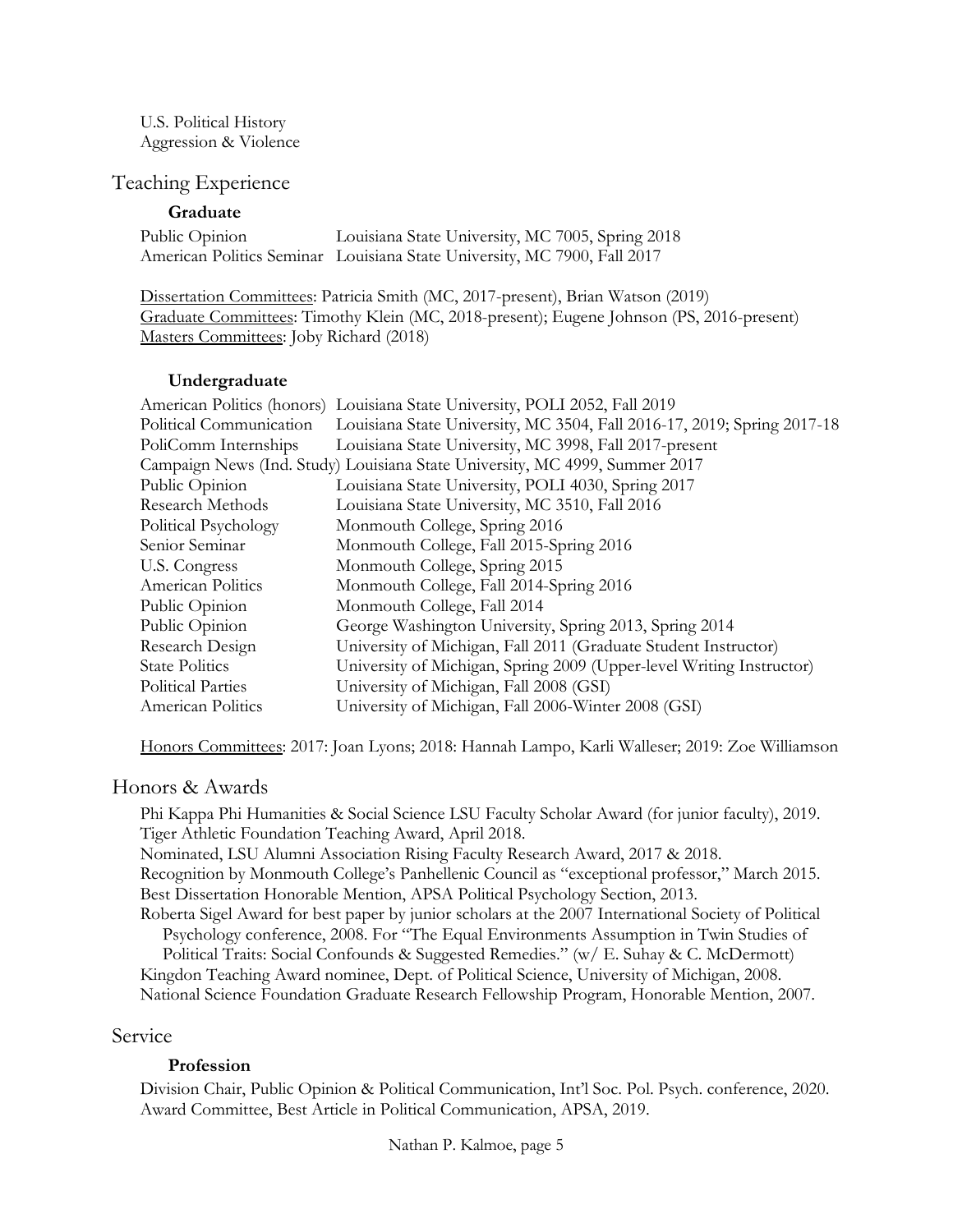Session Leader, APSA Hackathon, "What can men do to promote gender equality?" 2018 Section Head, American Public Opinion, Midwest Political Science Association conference, 2018. Nominating Committee, APSA Political Communication Division, 2017.

Manuscript Reviewer: Oxford University Press, 2016.

Journal Reviewer: *American Political Science Review; American Journal of Political Science; Journal of Politics; Journal of Communication; Mass Communication & Society; Personality & Social Psychology Bulletin; Political Behavior; Political Communication; Public Opinion Quarterly; Political Psychology; American Psychologist; Perspectives on Politics; British Journal of Political Science, Political Research Quarterly; Politics, Groups, & Interests; American Politics Research; Research & Politics; International Journal of Public Opinion Research, Current Psychology; Journal of Elections, Public Opinion, & Parties; Behavioral Sciences of Terrorism & Political Aggression, European Political Science Review, Theory & Society*

Proposal Reviewer: Time-sharing Experiments in the Social Sciences.

Panel Discussant/Chair: APSA 2016, 2018; MPSA 2009, 2014, 2015 (x2) 2017, 2018, 2019; SPSA 2017; ISPP 2012, 2017, 2018.

# **Department, School, & University**

### Louisiana State University:

Area Head, Political Communication, Manship School, Louisiana State University, 2017-present. Dean's Representative, Environmental Science, Louisiana State University, March 14, 2019. Dean's Representative, Environmental Science, Louisiana State University, March 14, 2017. Dean search committee, Manship School of Mass Communication, Louisiana State University, 2017. Manship Committees, LSU, 2017-18: Political Comm., Journalism, Internships, Professorships Co-Investigator, PPRL Louisiana Community Resilience Survey, 2017. 2017 Manship forum: Neither Liberal Nor Conservative? 2016 Manship forums: Presidential Debates, Presidential Race Symposium, Manship Minute Faculty Search Committee, Political Science & Mass Communication, LSU, 2016. Manship Committees, LSU, 2016-17: Political Communication, Journalism, Mentors, Professorships Research committee, Dept. of Political Science, Louisiana State University, 2016-18.

### Monmouth College:

Acting Department Chair, Political Science, Monmouth College, 2015-16. Strategic Directions Committee on Student Diversity, Monmouth College, 2015-16. Quantitative Reasoning Task Force, Monmouth College, 2015-16. Midwest Matters poll, Monmouth College, 2014-16. Pre-Law Advising & Activities, Monmouth College, 2014-16. Student Advising for Political Science Majors, Monmouth College, 2014-16. Miiqua Boateng, Celeste Dominguez, Austin King, Nathan Null, Abrafi Osei-Kofi, Diana Rubi, Kyle Schultz, Elias Shammas, Becca Simmons, Shilo Whetstone, Sabastina Wiafe Moot Court adviser, Monmouth College, 2014-16. SOAR Adviser, Monmouth College, 2015. Monmouth College organizer: "Bells across the Land: A Nation Remembers Appomattox," 2015. Constitution Day organizer, Monmouth College, 2014-2015.

George Washington University:

Civil War Project Sesquicentennial Committee, George Washington University, 2013-14.

University of Michigan:

Faculty Search Committee, Dept. of Political Science, University of Michigan, 2008-09.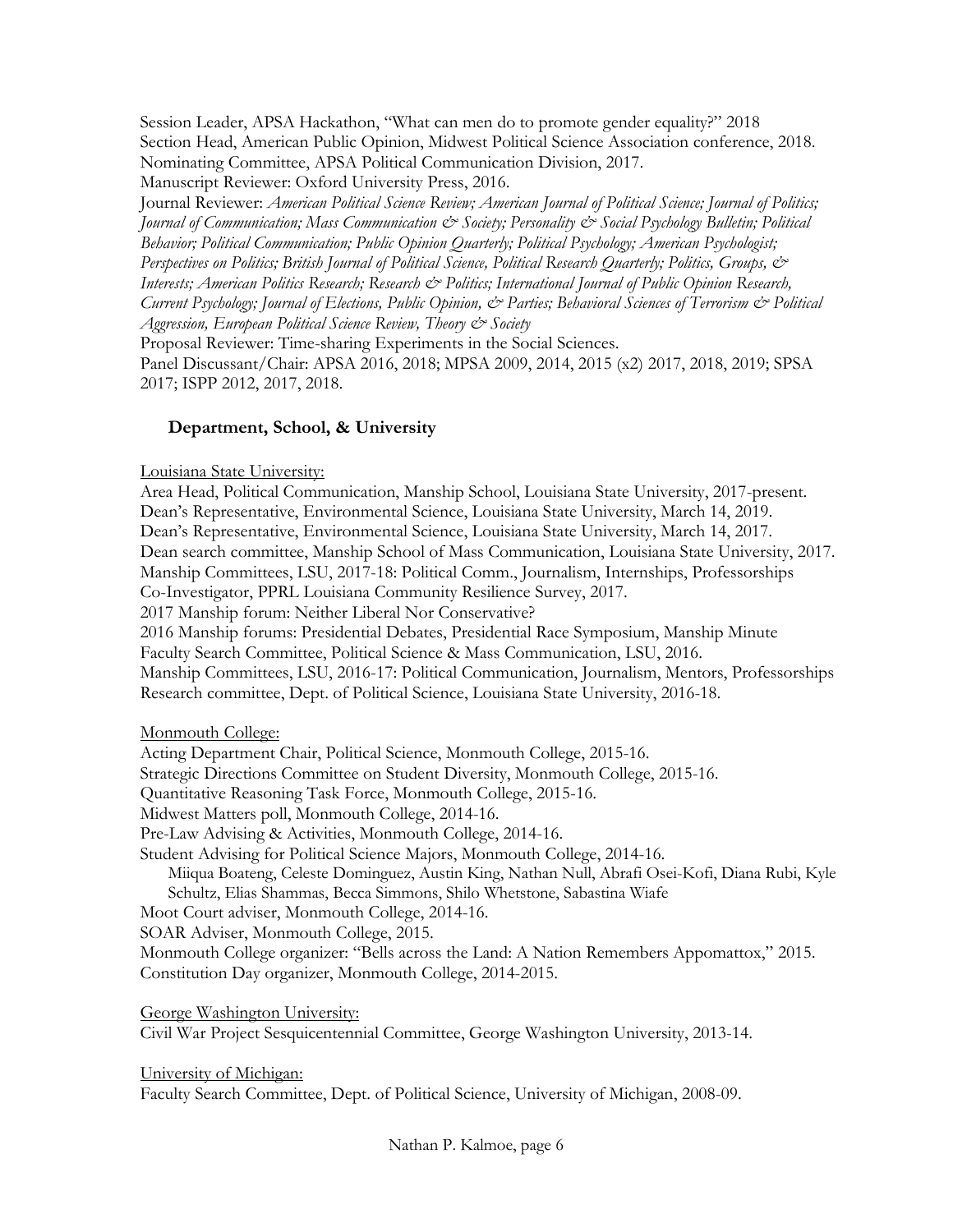Coordinator, Interdisciplinary Workshop in American Politics, University of Michigan, 2008-09. Co-President, Graduate Association of Political Science, University of Michigan, 2007-08 Graduate Admissions Committee, Dept. of Political Science, University of Michigan, 2007.

# Media Interviews

*Washington Post* & wire service. On partisan polarization. Apr. 19, 2019. *The Oregonian*. On extreme partisanship. Apr. 17, 2019. WJLA (DC) & several other Sinclair news stations. On incendiary rhetoric. Apr. 16, 2019. *The Advocate*. On campaign mailers. Mar. 27, 2019. WJLA (DC) & several other Sinclair news stations. On violence & rhetoric. Feb. 21, 2019. *Raw Story.* On political violence. Oct. 27, 2018. *Wired.it.* On Trump tweets. July 24, 2018. *Christian Science Monitor.* On Trump approval & impeachment prospects. June 5, 2018. *Inside Higher Ed.* On misconduct in political science (Twitter quote). Apr. 19, 2018. *National Public Radio.* On immigration & midterm elections. (unaired) Feb. 13, 2018. *Bloomberg BusinessWeek.* On immigration attitudes & partisan polarization. Jan. 25, 2018. *FiveThirtyEight.* On public scholarship & peer review. Dec. 19, 2017. *Vanity Fair* & *Poynter*. On news coverage of mass shootings. Oct. 3, 2017. AmericasDemocrats.org podcast. On *Neither Liberal Nor Conservative*. NewPoliSciBooks Podcast (by Heath Brown), for *Neither Liberal Nor Conservative*, July 24, 2017. Wisconsin Public Radio. On *Neither Liberal Nor Conservative*. July 13, 2017. *Central Time*. WI Public Radio. 1/2 hour on *Neither Liberal Nor Conservative*. July 13, 2017. *The Nation*. On rhetoric and political violence. June 23, 2017. *Think*. Texas Public Radio. 1 hour on *Neither Liberal Nor Conservative*. June 19, 2017. *Christian Science Monitor*. On rhetoric and political violence. June 19, 2017. *U.S. News & World Report*. On news coverage of political violence. June 15, 2017. *VT Digger*. On rhetoric and political violence. June 15, 2017. *USA Today*. On rhetoric and political violence. June 14, 2017. *The Atlantic*. On rhetoric and political violence. June 14, 2017. *The Daily Reveille*. On racial attitudes, from presentation at LSU President's Symposium. Oct. 3, 2016. Imperial College London, Science Communication, IC Radio, on uncivil rhetoric. June 13, 2017. CBC radio affiliates in Toronto, Quebec City, Ottawa, Calgary, Vancouver, Halifax, & Victoria; on 2016 election polls. Sept. 8, 2016. *The Guardian*. On violent rhetoric surrounding Brexit & MP Jo Cox's murder. July 31, 2016. WQAD-8 Quad Cities, IA. On Justice Scalia's replacement. Feb. 17, 2016. *Pacific Standard*. On violent political rhetoric. Jan. 11, 2011. WWRL1600 New York City, NY, with Mark Riley, on Rep. Giffords shooting & violent political rhetoric. Jan. 11, 2011.

# Professional Presentations & Workshops

# **Invited Talks & Workshops**

June 2019. Facebook HQ. Integrity Foundational Research Event. (Menlo Park, CA). Invited talk.

June 2019. BYU Partisanship Reconsidered Conference. (Provo, UT). Invited talk.

- Apr 2019. Washington State University, PoliSci & Journalism. (Pullman, WA). [Invited talk.](https://wsu.hosted.panopto.com/Panopto/Pages/Viewer.aspx?id=d136d8a5-095a-49ac-9beb-aa2a01364e3a)
- Mar 2019. SUNY Binghamton, Political Science. (Binghamton, NY). Invited talk.
- Feb 2019. Book feedback conference, LSU, Manship School of Mass Comm. (Baton Rouge, LA).
- Feb 2019. Louisiana State University, Manship School of Mass Comm. (Baton Rouge, LA).

Nov 2018. Louisiana State University, Department of Political Science. (Baton Rouge, LA).